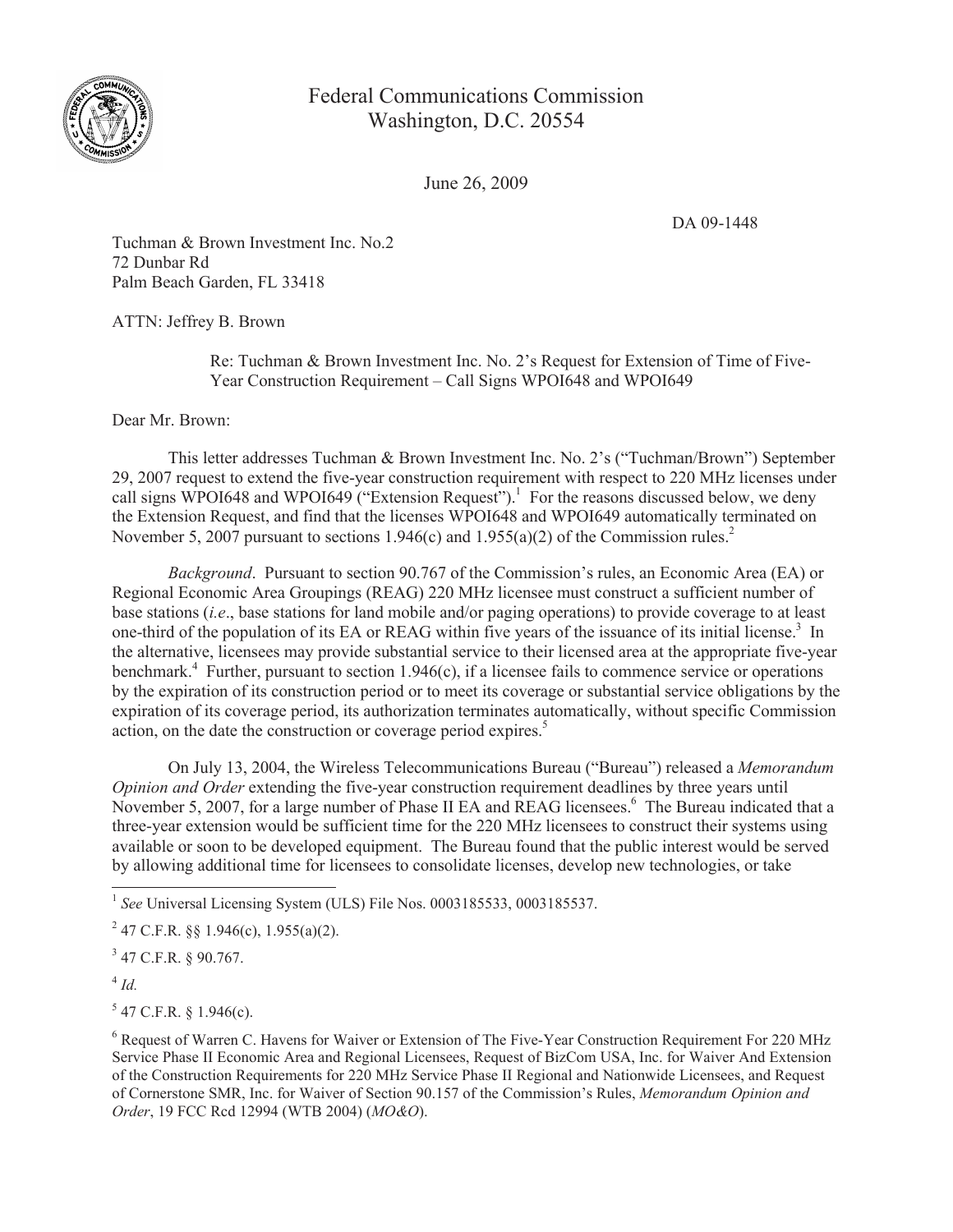advantage of the technical flexibility provided in the 1997 restructuring of the 220 MHz service rules that has enabled entities to provide a variety of services, including fixed data applications.<sup>7</sup>

Tuchman/Brown seeks a further extension for the subject licenses at least until March 22, 2009.<sup>8</sup> Tuchman/Brown states that the lack of available 220 MHz, 5 kHz bandwidth land mobile radio technology has been, and continues to be the sole reason for the build-out delays, that are beyond its control.<sup>9</sup> Tuchman/Brown also states that the only available technology that it has been able to identify is obsolete, and in most cases is second hand technology that has been removed from other systems that have been de-constructed because of commercial failure. Tuchman/Brown argues that using obsolete and second hand equipment will cause certain failure of the business venture, which will result in a loss of the licensee's investment and cause undue hardship.<sup>10</sup> Tuchman/Brown further states that it believes that new, 220 MHz, 5 kHz bandwidth land mobile radio technology may be under preliminary development by one or more manufacturers, but the technology may not be available for at least 3 years, and possibly longer. Consequently, Tuchman/Brown seeks to extend the build-out deadline by at least three (3) years.

*Discussion*. Section 1.946 provides that an extension of time to meet construction requirements "may be granted if the licensee shows that failure to meet the construction or coverage deadline is due to involuntary loss of site or other causes beyond its control."<sup>11</sup> Section 1.946 also specifies circumstances where an extension will not be granted, such as "a failure to obtain financing, or to obtain an antenna site or to order equipment in a timely manner."<sup>12</sup> The extension standard must be applied in consideration of section 309(j) of the Communications Act, as amended, which states that the Commission shall include performance requirements to ensure prompt delivery of services, to prevent stockpiling and warehousing of spectrum by licensees, and to promote investment and deployment of new technologies and services.<sup>13</sup>

We find that grant of an additional extension of time to construct call signs WPOI648 and WPOI649 is not warranted in this instance. We note that the Bureau, in previously providing regulatory relief for a substantial number of 220 MHz licensees, stated that there were several factors that would result in use of the subject licenses in the near term.<sup>14</sup> While many licensees have taken advantage of this relief to meet applicable construction requirements and are providing service in the public interest, Tuchman/Brown, after holding the licenses for eight years, has failed to provide any service to the public. A search of the Commission's equipment database indicates that a variety of equipment has been

 $10 \,$ *Id.* 

 $11$  47 C.F.R. § 1.946(e)(1).

 $12$  47 C.F.R. § 1.946(e)(2).

<sup>13</sup> *See* 47 U.S.C §309(j)(4)(B).

<sup>14</sup> See MO&O at  $\P$  16-18. Specifically, in extending the prior build-out deadline by three years, the Bureau cited comments in the record indicating that new digital equipment could be developed in the near term; the fact that some licensees were aggregating multiple 5 kHz channels to utilize 12.5 kHz equipment available in the band; and the flexibility provided in the 1997 restructuring of the 220 MHz service rules that enabled entities to provide a variety of services, including fixed data applications. *Id*. *See also* Amendment of Part 90 of the Commission's Rules to Provide for the Use of the 220-222 MHz Band by the Private Land Mobile Radio Service, PR Docket No. 89-552, Implementation of Sections 3(n) and 332 of the Communications Act, Regulatory Treatment of Mobile Services, GN Docket No. 93-252, Implementation of Section 309(j) of the Communications Act – Competitive Bidding, PP Docket No. 93-253, *Third Report and Order; Fifth Notice of Proposed Rulemaking*, 12 FCC Rcd 10943 (1997) (*Third Report and Order*).

<sup>7</sup> *MO&O* at ¶ 17.

<sup>8</sup> Extension Request at 1.

<sup>9</sup> *Id*.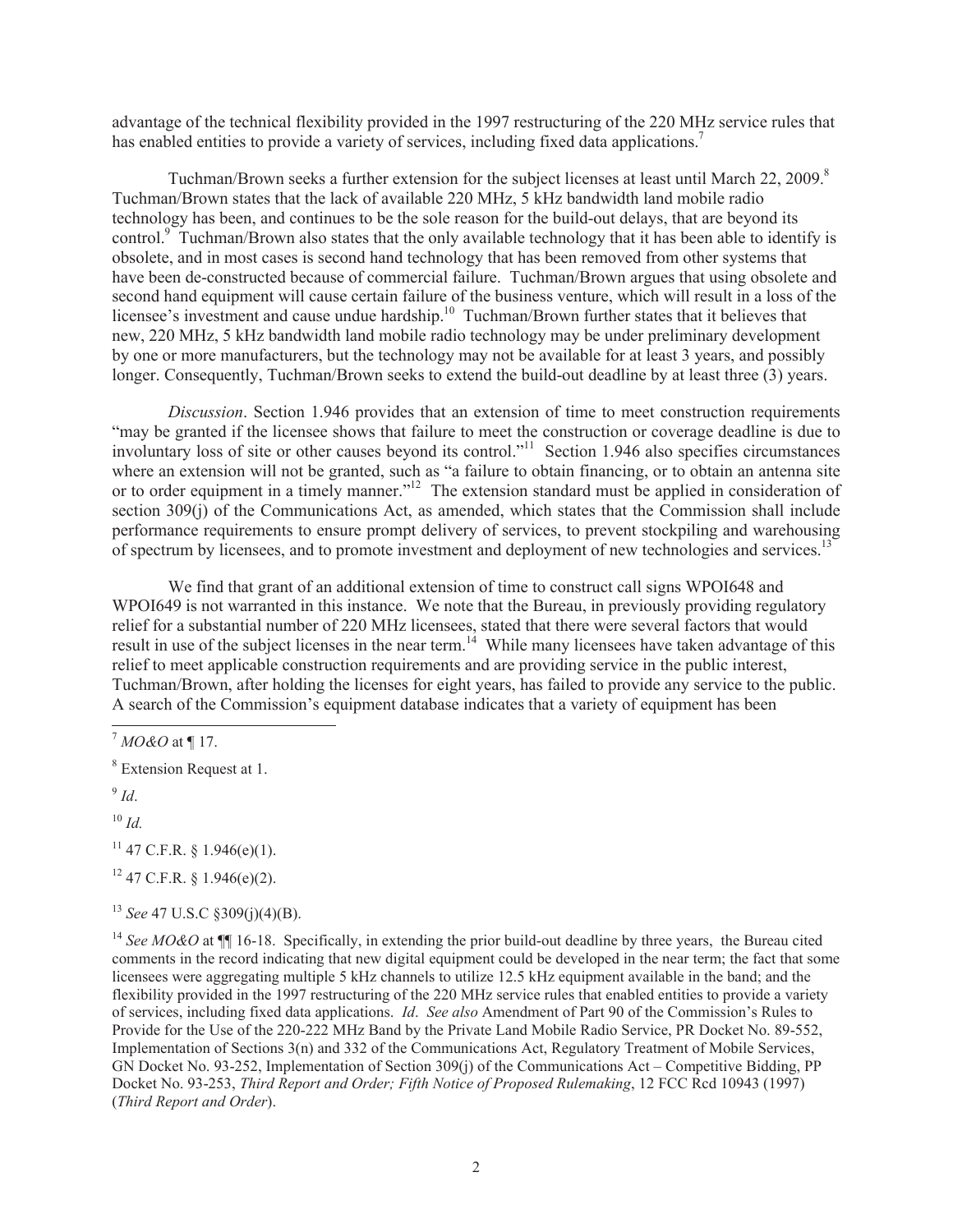approved for the 220 MHz service, including several new authorizations since the 2004 regulatory relief was granted. In contrast, there has been no initiation of service in the 900 MHz Multilateration Location Monitoring Service (M-LMS), where the Bureau recently extended licensee construction deadlines based on a complete lack of available equipment.<sup>15</sup>

We find that Tuchman/Brown has made certain business decisions relating to the use of the licenses and that the failure to timely construct the licenses is not the result of circumstances beyond its control. The Commission has consistently found that licensee business decisions are not circumstances beyond the licensee's control and are not the basis for regulatory relief.<sup>16</sup> We also find our action today to be consistent with our treatment of licensees in the 218-219 MHz service, where regulatory relief was initially granted based on equipment difficulties. In those cases, the licensees' further requests for extended relief were denied based in part on the determination that the licensees made business decisions to not initiate service notwithstanding the availability of equipment.<sup>17</sup> Finally, we note that prior to the 220 MHz auctions, the Commission stated that "[t]he Commission makes no warranties about the use of this spectrum for particular services. Applicants should be aware that a Commission auction represents an opportunity to become a Commission licensee in this service, subject to certain conditions and regulations. A Commission auction does not constitute an endorsement by the Commission of any particular services, technologies, or products, nor does a Commission license constitute a guarantee of business success. Applicants should perform their individual due diligence before proceeding as they would with any new business venture."<sup>18</sup>

For the reasons discussed above, we deny the Extension Request. Accordingly, the licenses under call signs WPOI648 and WPOI649 automatically terminated on November 5, 2007, for failure to meet the construction requirements set forth in section 90.767 of the Commission's rules.<sup>19</sup> This action is

<sup>19</sup> 47 C.F.R. § 90.767.

<sup>&</sup>lt;sup>15</sup> Requests of Progeny LMS, LLC and PCS Partners, L.P., Waiver of Multilateration Location Monitoring Service Construction Rules, *Order*, DA 08-2614 (WTB 2008).

<sup>&</sup>lt;sup>16</sup> *See*, *e.g.*, Redwood Wireless Minnesota, LLC, Order, 17 FCC Rcd 22416 (WTB CWD 2002) (construction delays resulting from business disputes were exercise of business judgment and were not outside Petitioner's control); Eldorado Communications LLC, *Order*, 17 FCC Rcd 24613 (WTB CWD 2002) (licensee's determination to initially deploy TDMA system and subsequently to adopt GSM with months remaining before construction deadline was business decision within its control); Bristol MAS Partners, *Order*, 14 FCC Rcd 5007 (WTB PSPWD 1999) (equipment installation or delivery not delayed for some unique reason and licensee failing to obtain equipment was business decision); AAT Electronics Corporation, 93 FCC 2d 1034 (1983) (decision not to market service aggressively because of equipment uncertainties is within licensee's control); Business Radio Communications Systems, Inc., 102 FCC 2d 714 (1985) (construction delay caused by zoning challenge not a circumstance beyond licensee's control); Texas Two-Way, Inc., 98 FCC 2d 1300 (1984), *aff'd sub nom*., Texas Two-Way, Inc. v. FCC, 762 F.2d 138 (D.C. Cir. 1985) (licensee is responsible for delay resulting from interference caused by construction adjacent to construction site because site selection was an independent business decision).

<sup>&</sup>lt;sup>17</sup> *See*, *e.g.*, Letter dated May 31, 2005 from Katherine M. Harris, Deputy Chief, Mobility Division, Wireless Telecommunications Bureau, to Buddy C. Stanley, ITV, Inc., 20 FCC Rcd 9548, *recon den*., Application of ITV, Inc., *Memorandum Opinion and Order*, 22 FCC Rcd 1908 (WTB MD 2007); Letter dated January 31, 2007, from Thomas P. Derenge, Deputy Chief, Mobility Division, Wireless Telecommunications Bureau, to Stephen E. Coran, Esquire, counsel for U.S. Telemetry, 22 FCC Rcd 1921 (WTB MD 2007).

<sup>18</sup> *Third Report and Order*, 12 FCC Rcd at 10953 ¶ 19.